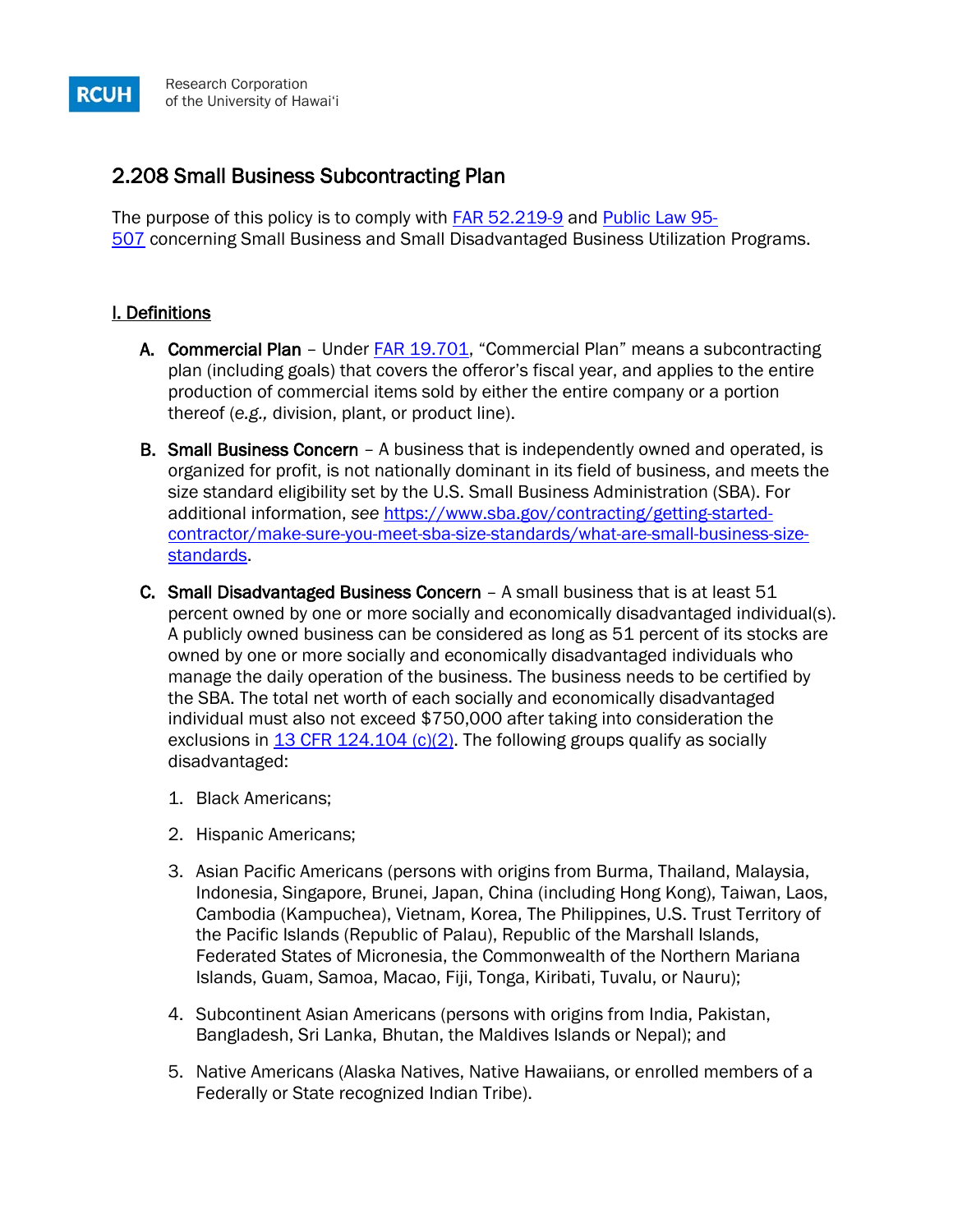Being born in a country does not, by itself, suffice to make the birth country an individual's country of origin for purposes of being included within a designated group.

Economically disadvantaged individuals are socially disadvantaged individuals whose ability to compete in the free enterprise system has been impaired due to diminished capital and credit opportunities as compared to others in the same or similar line of business who are not socially disadvantaged. See [13 CFR 124.103\(b\).](https://www.ecfr.gov/cgi-bin/retrieveECFR?gp=&SID=2aaf6df2044283cb9c3fb2cf2634da6a&mc=true&n=pt13.1.124&r=PART&ty=HTML#se13.1.124_1103)

- D. Historically Underutilized Business Zones (HUBZone) Concern A small business that is located in a HUBZone with at least 35 percent of its employees also living in the HUBZone. See [13 CFR 126.200.](https://www.ecfr.gov/cgi-bin/text-idx?SID=4b215bebc4215e1ba06f5c0f1b920700&mc=true&node=se13.1.126_1200&rgn=div8) To be considered as a business in a HUBZone, certification must be received from the SBA.
- E. Service-Disabled Veteran Owned Small Business Concern A small business that is at least 51 percent owned and operated by one or more service-disabled veterans. In the case of a publicly owned business, at least 51 percent of its stocks must be owned by one or more veterans who must also manage the daily operation of the business. If the veteran is permanently disabled, the spouse or permanent caregiver must manage the business operation. See [13 CFR 125.11 et al.](https://www.ecfr.gov/cgi-bin/text-idx?SID=6721a9d2f15ef5b44adab9d007a92e73&mc=true&tpl=/ecfrbrowse/Title13/13cfr125_main_02.tpl)
- F. Veteran Owned Small Business Concern A small business that is at least 51 percent owned and operated by one or more veterans. In the case of a publicly owned business, at least 51 percent of its stocks must be owned by one or more veterans who also manage the daily operation of the business. See [38 CFR 74.](https://gov.ecfr.io/cgi-bin/text-idx?SID=aba17f72d6c8b75988c0f3d0aa665920&mc=true&node=pt38.2.74&rgn=div5)
- G. Women Owned Small Business Concern A small business that is at least 51 percent owned and operated by one or more women. In the case of a publicly owned business, at least 51 percent of its stocks must be owned by one or more women who also manage the daily operation of the business. See [13 CFR 127.](https://gov.ecfr.io/cgi-bin/text-idx?SID=597c1ac4de9dbec106122da88f572cd8&mc=true&node=pt13.1.127&rgn=div5)
- H. Subcontract Any agreement between the awardee of a prime contract and a subcontractor for goods or services procured for the performance of the prime contract. See [13 CFR 125.1.](https://www.ecfr.gov/cgi-bin/retrieveECFR?gp=&SID=38dedddd2a90eb6ce52a05d476cace05&mc=true&n=pt13.1.125&r=PART&ty=HTML#se13.1.125_11)

## II. When a Small Business Subcontracting Plan Is Required

[Under FAR 52.219-9\(d\)\(9\),](http://www.ecfr.gov/cgi-bin/text-idx?SID=ea51007fdbfa66a83a34ae2259de9924&node=se48.2.52_1219_69&rgn=div8) a Small Business Subcontracting Plan is required when the award instrument is a federal contract exceeding \$700,000 (over \$1.5 million for construction of a public facility), or as amended.

The Small Business Subcontracting Plan requires grantees to utilize small businesses when awarding subcontracts under federal contracts. The SBA classifies small business concerns into the above referenced six (6) categories:

- A. Small Business Concern;
- B. Small Disadvantaged Business Concern;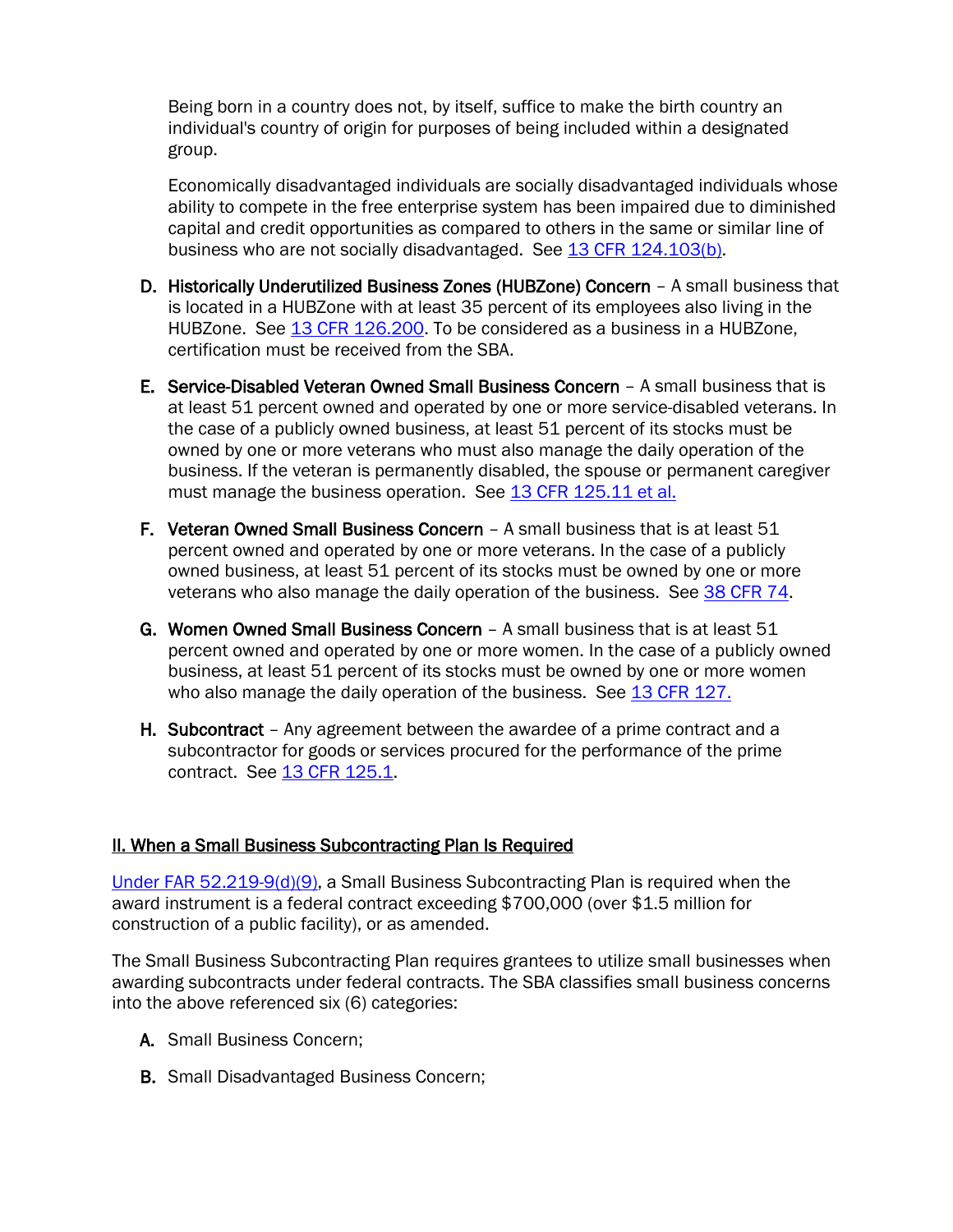- C. HUBZone Small Business Concern;
- D. Service-Disabled Veteran-Owned Small Business Concern;
- E. Veteran-Owned Small Business Concern; and
- F. Women-Owned Small Business Concern.

### **III. Submitting a Small Business Subcontracting Plan**

#### A. Preparing and Filing the Plan

- 1. The Principal Investigator (PI) is responsible for preparing the subcontracting plan, which shall be reviewed by the Fiscal Administrator (FA), and approved by the RCUH Director of Finance (for RCUH Direct Projects) or the Director of the UH Office of Research Services (ORS) (for UH Service-Ordered Projects). The FA is responsible for submitting the subcontracting plan to the federal agency responsible for the funding. The format for the Subcontracting Plan can be found on the following website: [http://www.onr.navy.mil/en/contracts-grants/small](http://www.onr.navy.mil/en/contracts-grants/small-business/subcontracting-plans.aspx)[business/subcontracting-plans.aspx.](http://www.onr.navy.mil/en/contracts-grants/small-business/subcontracting-plans.aspx)
- 2. Once the plan has been submitted and approved by the Federal Contracting Officer, the PI is responsible for complying with the contents of the subcontracting plan.
- 3. For Direct Projects, a copy of the approved subcontracting plan should be kept in the RCUH Direct Project's procurement files. For UH Service-Ordered Projects, a copy of the approved subcontracting plan should be kept in the UH Project's procurement files, and a copy should also be provided to ORS.

#### B. Executing the Plan/Vendor Selection

- 1. To ensure compliance in selecting qualified small businesses, the PI should first check the [System for Award Management \(SAM\) website](https://www.sam.gov/SAM/pages/public/searchRecords/search.jsf) to see if the vendor is listed as a certified small business. (Examples of local firms include DataHouse Consulting, and TOMCO Corp.)
- 2. If the business is not registered with the SBA, the PI should have the vendor fill out and submit the [Business Classification Certification Statement](https://www.rcuh.com/document-library/2-000/procurement-contracts/business-classification-certification-statement/) before the FA issues the procurement document (i.e., purchase order or contract). This form will let the FA know if the vendor is considered a small business as defined on the second page of the form. The FA is responsible for the retention of the form.
- 3. To obtain a HUBZone (Historically Underutilized Business Zone) certification, go to [https://www.sba.gov/hubzone/.](https://www.sba.gov/hubzone/) Businesses with HUBZone certification receive preferences on federal contracts. (Note: A business that is located in an SBA designated HUBZone does not automatically receive HUBZone status. The business must be certified and recognized by the SBA.)